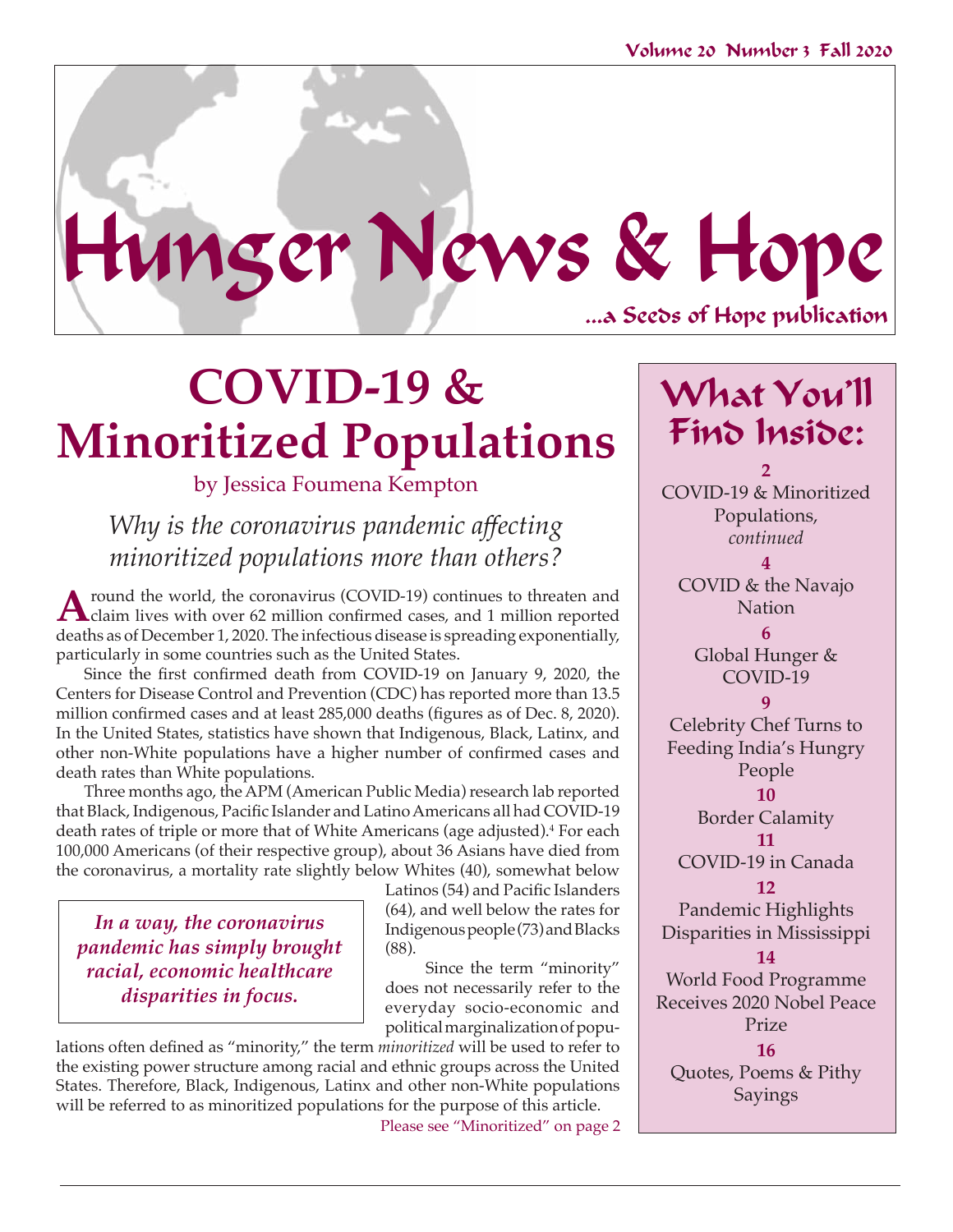## **Minoritized,** *continued from page 1*

As previously stated, the impact of COVID-19 on minoritized populations such as African Americans, American Indians, Alaska Natives, Asians and Pacific Islanders, and Latinx people—or, simply put, people who are not of European descent—has been severe. The current statistics force us to review our deniability.5

In a way, the coronavirus pandemic has simply brought racial, economic healthcare disparities in focus.<sup>6</sup> For instance, the life expectancy for American Indians and Alaska Natives has been 5.5 years lower than any other US racial groups, including higher rates of deaths from chronic illness such as diabetes, chronic liver disease, cirrhosis, mellitus and suicide.7 Although American Indians and Alaska Natives only make up 0.7 percent of the US populations, they are the racial and ethnic minority groups at highest risk from the coronavirus, with 1.3 percent COVID-19 cases reported to the CDC.<sup>8</sup>

Several factors have contributed to the racial and ethnic health disparities currently observed across the United States. According to *Urban Institute* Fellow Kilolo Kijakzi, the root cause of the observed COVID-19 racial health disparities across the United States is structural racism.<sup>9</sup> Certain policies, programs and institutional practices have successfully created barriers and unequal access to health care for minoritized populations.

A 2006 study in the National Library of Medicine (NLM) by Benkert et al. says the discrimination of African Americans in healthcare has long been recognized.10 Similarly, a 1999 paper by Ayanian et al. in the NLM reported that racial and gender issues make a difference in the quality of care amongst African American patients.11 For example, Black women are more likely to die from childbirth than White women.<sup>12</sup>

In concluding remarks in a 2019 report, William et al. for the Society of Teachers of Family Medicine (in *STFM Journals*) stress the need for more research on the effects of racism. The report says that the results could help identify and lower significant and invisible racial inequalities in the US healthcare system.13 The problem is further exacerbated by the fact that minoritized populations who are targets of prejudice in health facilities tend to distrust physicians and their medical teams.14

A recent study published by *The Washington Post* finds that residential segregation plays a role in coronavirus disparities. 15 Also, minoritized populations are more likely to travel farther than Whites to access healthcare and to spend more time in a waiting room to see a healthcare provider. Hence, White people do not have more immunity, but instead, they have enjoyed a limited exposure to the coronavirus compared to non-White people.

Minoritized groups have contracted and died of the coronavirus at an alarming rate because of generational environmental, economic and political factors. For instance, people of African descent and other minoritized populations are more likely to reside in more densely populated households and neighborhoods characterized as food deserts.<sup>16</sup>

In addition, they are more likely to work in low-paid jobs that are less likely to offer paid sick leave and the ability to make savings.17 Hence, the inability to social distance, to access health care and healthy foods have exacerbated the spread of COVID-19 amongst minoritized populations.

The coronavirus pandemic has disturbed the food chain nationwide<sup>18</sup> and left residents of food deserts vulnerable and hungry.19 Many of us bought grocery items in bulk for our undetermined quarantine season, yet 23.5 millions of Americans who live far from supermarkets were unable to do so.20 Not only do residents of food deserts have no or limited access to a personal means of transportation, $21$ but they do not have access to a local farmers market, food retailer, food pantry or a food-sharing program that offers nutritious and affordable food items such as fruits, vegetables and whole grains.<sup>22</sup> So, those who can afford and want to purchase nutritious food items out of their food deserts, must travel long distances with an increasing risk to be in contact with a COVID-19 carrier.

Unfortunately, the coronavirus pandemic has brought up new food and health challenges. In the United States, White populations have witnessed low infection rates whereas most Black, Indigenous, Latinx and other non-White communities have experienced the complete opposite.

Even in "normal" times, many African Americans, American Indians, Alaska Natives, Asians, Pacific Islanders and Hispanics have faced hardship often anchored in

*Minoritized groups have contracted and died of the coronavirus at an alarming rate because of generational environmental, economic and political factors.*

disadvantageous socio-economical and political structures set up decades ago. Now, the COVID-19 outbreak has stripped them from any sense of security they might have built as individuals, families or communities. Non-White communities stand as the most vulnerable groups with an urgent need for good healthcare and healthy food to save lives.

*—Many* Hunger News & Hope *readers will recognize Jessica Foumena Kempton's name. She was a Seeds editorial intern in* 

### Hunger News & Hope 2 Fall 2020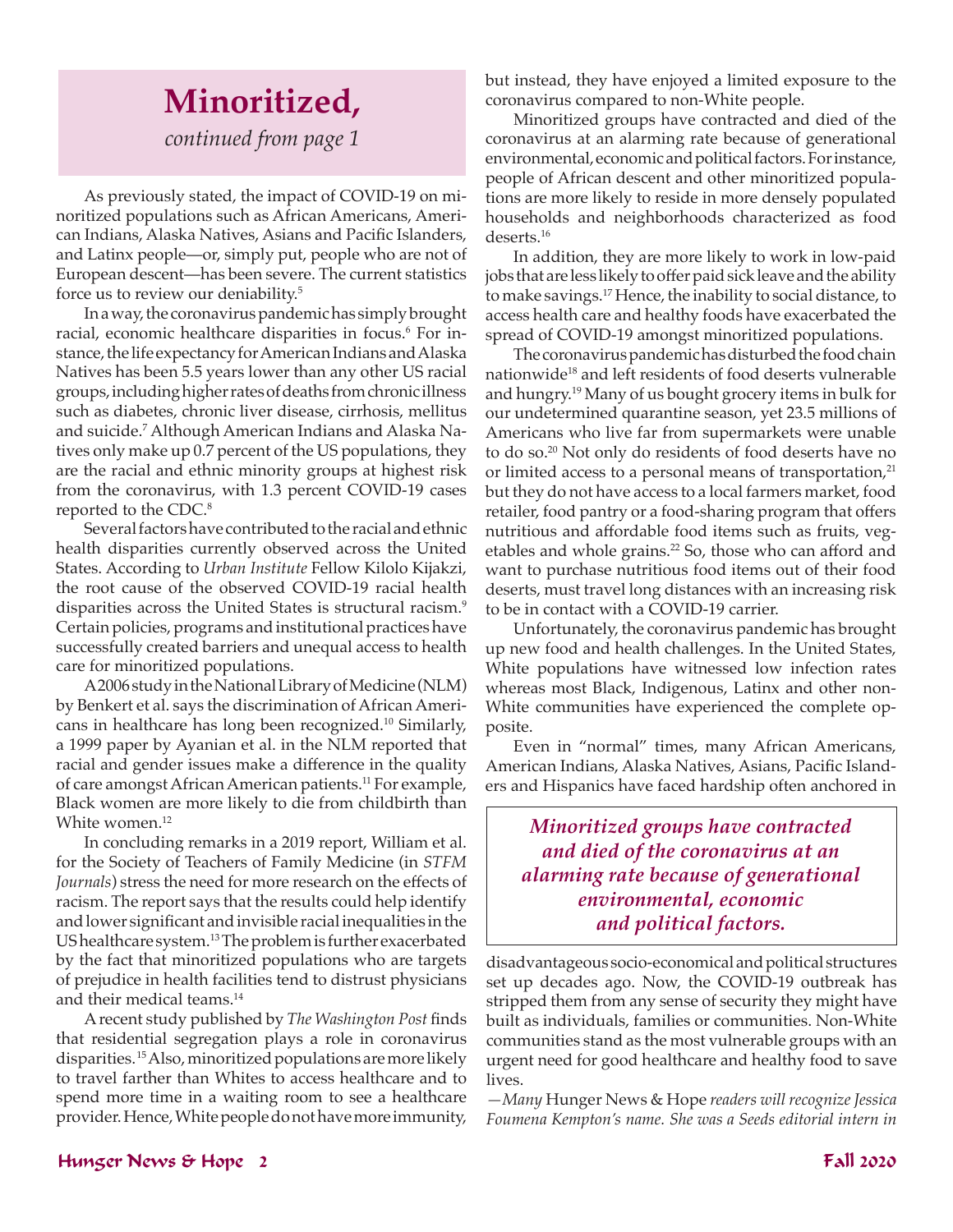*2013 as part of her work for a master's degree in International Journalism at Baylor University. Hailing from Cameroon, Jessica returns to Seeds as our Africa specialist, but, as you see in this story, her field is much wider. Her doctoral work at Texas Tech University centered around empowering African women's voices through digital storytelling. Based in Chimayo, NM, she now teaches online communications courses at various universities.* 

## **Endnotes**

1. *New York Times.*

2. "Which Countries Have the Most Coronavirus Cases and Deaths?" *The Guardian* (www.guardian.com).

*Even in "normal" times, many African Americans, American Indians, Alaska Natives, Asians, Pacific Islanders and Hispanics have faced hardship often anchored in disadvantageous socioeconomical and political structures set up decades ago.*

3. Centers for Disease Control (www.cdc.gov).

4. American Public Media (www.apmresearchlab.org/ covid/deaths-by-race).

5. "Covid-19 Racial Health Disparities Highlight Why We Need to Address Structural Racism," The Urban Institute (www.urban.org).

6. "Pandemic Brings Racial Economic Healthcare Disparities into Focus," *The American Journal of Managed Care* (www. ajmc.com).

7. National Congress of American Indians (www.ncai.org/about-tribes/ demographics).

8. Centers for Disease Control (www. cdc.gov).

9. Urban Institute.

10. National Library of Medicine, 2006 (https://pubmed.ncbi.nlm.nih. gov/18460168)

11. National Library of Medicine, 1999 (https://pubmed.ncbi.nlm.nih. gov/10599607).

12. Society of Teachers of Family Medicine, *STFM Journals*, 2019 (https://journals.stfm.org).

13. National Center for Biotechnology Information (www.ncbi.nlm. nih.gov)

14. Wired, (www.wired.com/story/ covid-19-coronavirus-racial-disparities)

15. "Residential Segregation Plays Role in COVID-19 Disparities, Study Finds," Washington Post, (www.washingtonpost.com).

16. *Wired*.

17. *Wired*.

18. "Coronavirus Breaks the Food Supply Chain," Axios Media (www.axios.com).

19. "The Coronavirus Leaves Those in Food Deserts Even More Vulnerable," Axios Media, (www.axios.com) 20. Axios, "Food Deserts"

21. "Access to Affordable Nutritious Food Is Limited in Food Deserts," United States Department of Agriculture Economic Research Service (www.ers.usda.gov).

22. "Research Shows Food Deserts More Abundant in Minority Neighborhoods," *Johns Hopkins Magazine*, (https:// hub.jhu.edu).



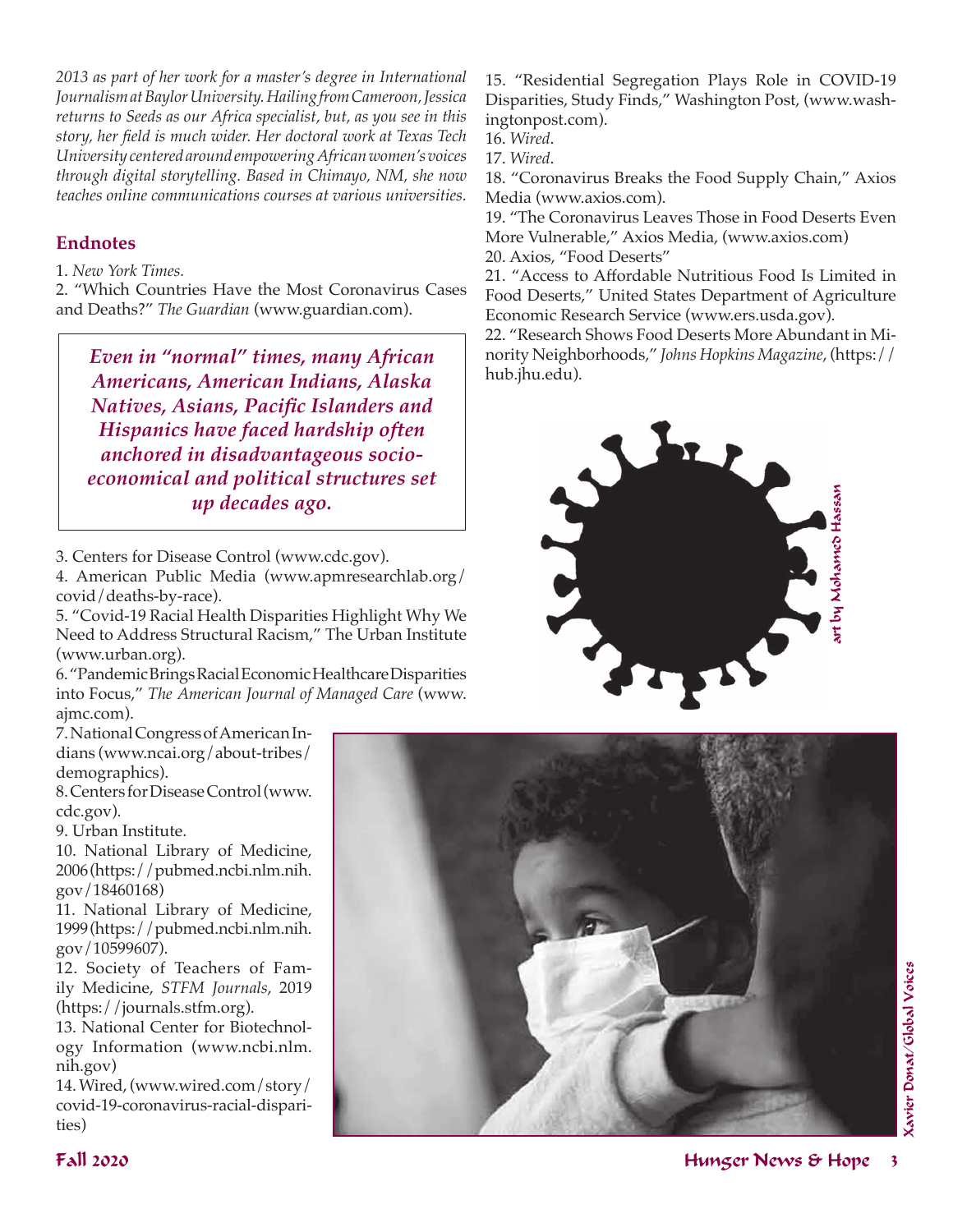# **COVID & the Navajo Nation**

## by Linda Freeto

D riving through Colorado last summer, I was stunned<br>by the beauty of naturally sculptured rock formations<br>and may like the class dilustry sculpture like little specials. and red dirt. It looked like you could walk a little way into the desert and touch the rock formations, but in reality, the rocks were a very long way away. When the sun began to go down, the red dirt deepened in color.

All that beauty stretched before us, but within that land there was great poverty. Here sat the Navajo Reservation or the Navajo Nation, with a population of about 173,667.<sup>1</sup>

Last spring, the 2020 coronavirus pandemic spread its arms across the world and life as we knew it stopped. The pandemic knew no boundaries, no tribal lands, no federal agreements, no promises, no color or race or nationality.

Nothing could stop the pandemic from marching across the land, around the world. It crossed tribal lands into cities and small towns. Farmlands and city stoplights did not stop it. The world had not seen such rampant spread of disease since the Spanish Flu of 1918.

Daily news reports claim some 285,000 deaths in the United States and more than a million around the world.<sup>1</sup> No one is exempt from the global COVID-19 pandemic.

That includes the Navajo Nation.

The Navajo Nation covers about 25,000 square miles occupying portions of northeastern Arizona, southeastern Utah, northwestern New Mexico, and the southwestern Colorado Plateau (the size of West Virginia), and is the largest Indian reservation in the United States.<sup>2</sup>

An important part of the Navajo economy and Navajo culture is based on the raising of sheep and goats. Families turn the wool into yarn and make blankets and rugs to sell. They also sell wool to manufacturers. Some Navajo artisans make and sell turquoise and silver jewelry, sculpture and pottery. However, selling these beautiful pieces of artistic work is not always enough to pull a family out of poverty.3

The annual revenue for the reservation is \$137 million. This income includes 51 percent from mining, 32 percent

*By last May, the coronavirus had spread widely on the reservation. It had the highest per-capita COVID-19 infection rate after only New York and New Jersey.* 

from taxes and 17 percent from tourism and other sources. Median family income is \$22,392.00. Almost 43 percent of individuals live below the poverty level. More than 53 percent of families with female householders live below the poverty level.<sup>4</sup>

The Navajo Nation experienced its first case of the coronavirus in March. When the first case was confirmed, the reservation went into immediate shelter-in-place orders. "The tribal government was among the first to issue



a stay-at-home order, lockdown of schools and businesses, and imposed evening and weekend curfews," Nina Lakhani reported for *The Guardian*. 5 The coronavirus made a direct hit on the Navajo Nation when the people were mandated to stay home and businesses were closed, causing people who were already making a sparse living to have to live on even less.

"We are doing our very best to flatten the curve with the very limited resources we have on the Navajo Nation," stated Jonathan Nez, President of the

*A Navajo couple comfort each other. Photo by Getty Images/grandriver.*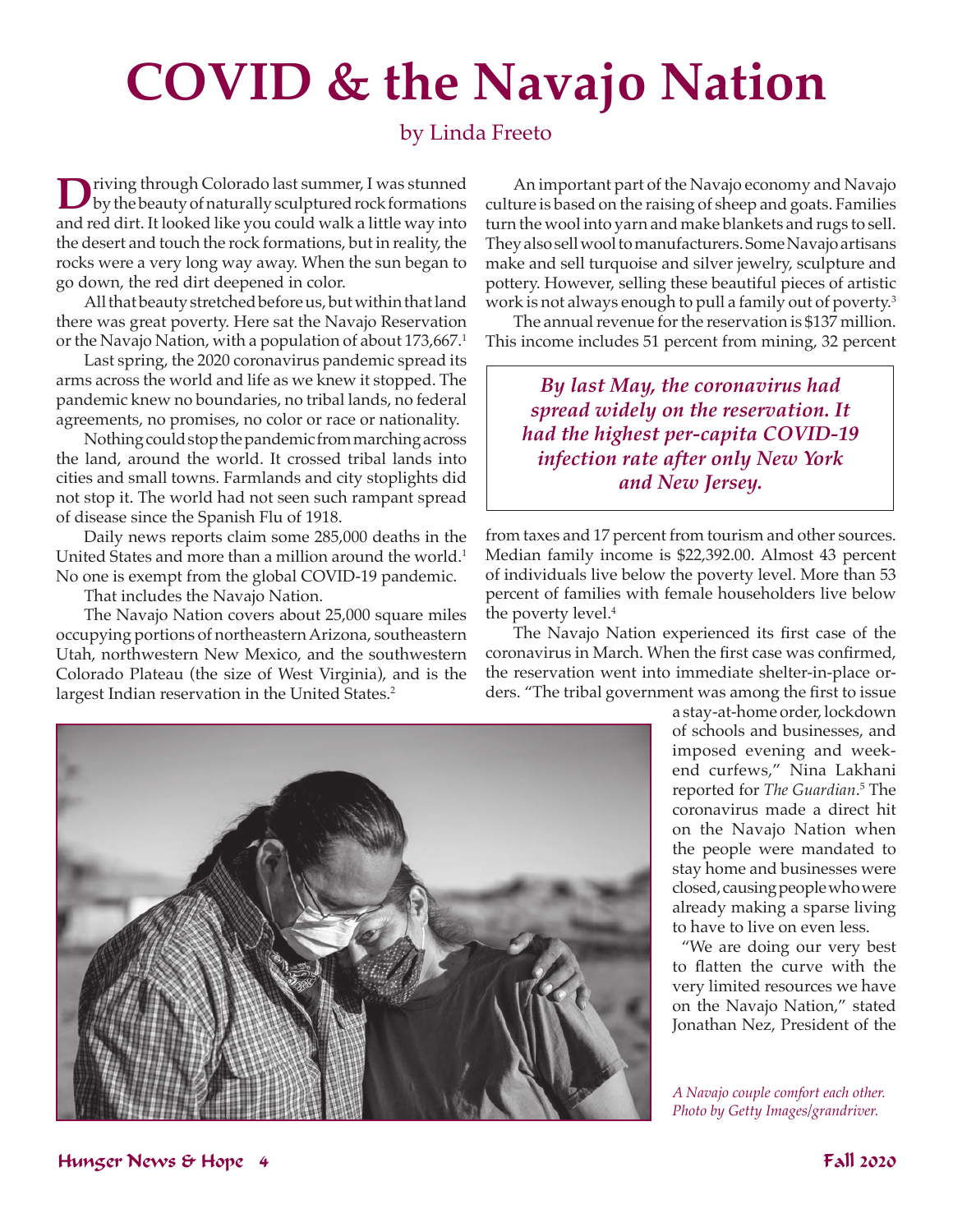Navajo Nation. "The United States government promised the Navajo Nation approximately \$600 million for federal coronavirus relief funding."6

By last May, the coronavirus had spread widely on the reservation. It had the highest per-capita COVID-19 infection rate "after only New York and New Jersey, and the spread is not slowing," Nez continued.<sup>7</sup>

As the global crisis unfolded and the pandemic spread across the headlines, "US citizens finally realized the deplorable conditions our people live in," Nez said. "We're fed up. This has got to end." Coronavirus cases continue to rise rapidly on the vast Navajo Nation.<sup>8</sup>

Carol Todecheene is a Navajo woman living on the reservation. Ms. Todecheene followed all the right procedures when she became ill, but she experienced trouble as she tried to access the healthcare system on the reservation.

By the time Todecheene realized how sick she was, she had already been turned away twice from testing because, as *Washington's Top News* reported, "she didn't have a fever or respiratory problems (although she had a stuffy nose, body aches, scratchy throat, vomiting and coughing)."9

Before Todecheene was diagnosed, she sent out a message on social media:

*March 21: Gots to finish cleaning & sanitizing tomorrow. Remember…I'm not allowing anyone to my house. G'nite everyone: #ShelterInPlace. #FlattentheCurve.*

Her daughter insisted that she go off the reservation to get checked, but that would mean traveling a couple of hours to reach a health [facility] off the reservation.<sup>10</sup>

Eight days later, she was on a ventilator and dialysis in a Phoenix, AZ, hospital. Before her tests were received, she was in the emergency room. She had lost "85 percent of her lung capacity and much of her kidney function."11

I am glad to be able to report that Todecheene survived COVID-19. After 86 days in the hospital and rehabilitation center, she was able to go home on June 14. However, she faces a long recovery period. Even though she is home, she gets excruciating headaches, and she is tired and achy most of the time. Her hands are still numb and tingly and hard to use. She has some memory loss. Doctors are not able to tell her how long her recovery will be, or if and when she will begin to feel normal again. With all that has happened to her, she is grateful to be home with her family.12

Why does it seem that the Navajo Nation is suffering more during the COVID-19 pandemic?

First of all, it is not just the Navajo Nation that suffers greatly from the pandemic or even health issues in general. There are 574 Native American reservations in the United States.13 All of the Native American reservations experience similar problems:

- Trouble accessing healthcare
- Being turned away from testing because of the lack of symptoms
- Traveling long distances just to see a doctor or medical professional
- In an emergency, they would have to be flown to a hospital off the reservation
- Unavailability of specialty care
- The possibility of weeks, and sometimes months, away from home and family
- Fear of not recovering fully
- Fear of losing one's independence
- Fear of not being able to go back to work

Some of these difficulties are shared with all those who have experienced the coronavirus. But Native American reservations are also facing the issue of long-distances and general lack of access to proper medical care.

*—Linda Freeto, a frequent contributor* to Hunger News & Hope*, has received a number of Associated Church Press (ACP) awards for her Special Section reports in the HNH summer issues. Her special report on Women and Poverty from the summer 2016 issue was included in* Best of the Christian Press 2016*. A former member of the Seeds Council of Stewards and former volunteer Business Manager, Linda now serves again as a Council Member.* 

*Note: At press time, the Navajo Department of Health listed 15,862 positive COVID-19 cases and 645 deaths. A three-week lockdown was in place.* 

## *Endnotes*

- 1. *New York Times*. (Figure is as of Dec. 8.)
- 2. Official Site of the Navajo Nation (www.navajo-nsn.gov).
- 3. The Navajo Nation Division of Economic Development

(navajobusiness.com).

4. Ibid.

5. "Navajo Nation Reels under Weight of Coronavirus and History of Broken Promises," *The Guardian* (www. theguardian.com).

- 6. Navajo Department of Health (www.ihs.gov/navajo).
- 7. *The Guardian*.
- 8. Ibid.

9. "Navajo Woman Who Survived COVID-19 Finds Joy in Simple Steps," *Washington's Top News*, (wtop.com).

10. *Washington's Top News*

11. Ibid.

12. Ibid.

13. Bureau of Indian Affairs, United States Department of the Interior (www.bia.gov), National Bureau of State Legislatures (ndsl.org).

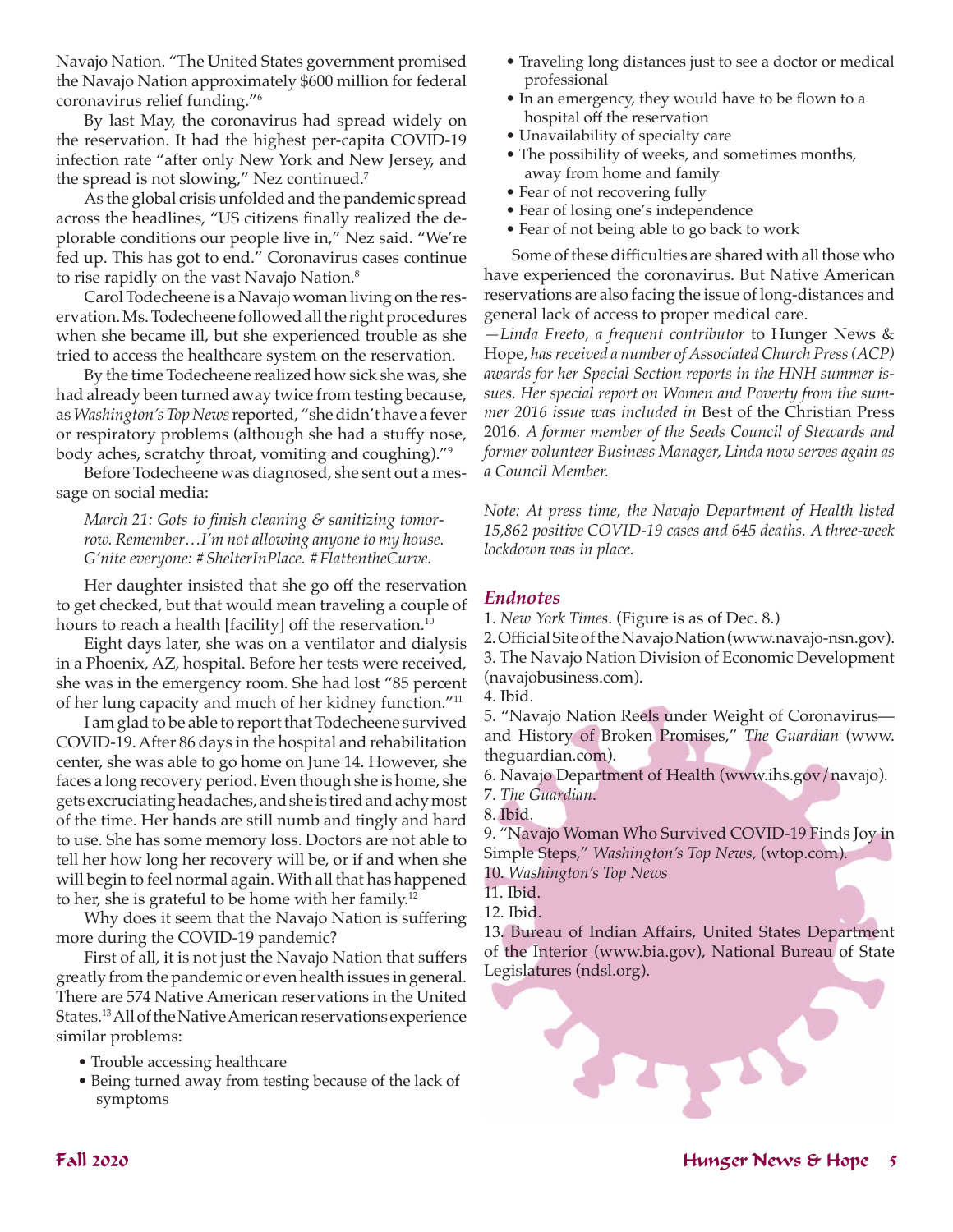# **Global Hunger & COVID-19:**

## *Hotspots throughout Our World* by Dawn Michelle Michals

In December 2019, an unknown virus originating in a<br>
seafood market in China started making the headlines. n December 2019, an unknown virus originating in a Now, in the fall of 2020, the city of Wuhan is a household name and—at this writing—we have 43,633,558 confirmed cases and 1,161,422 people have died globally from the novel coronavirus, or COVID-19.

Before the pandemic began, many countries in our world were already devastated by the ongoing effects of food insecurity, war and famine. Now COVID-19 is ravaging these already desperate populations. The United Nations' World Food Programme (WFP) says that we will see "more than a quarter of a billion people suffering acute hunger by the end of the year."[*See the story on page 14.*] According to recent WFP studies, this means that the lives and livelihoods of 265 million people in low and middle-income countries will be under severe threat "unless swift action is taken to tackle the pandemic, up from a current 135 million."

Prior to the pandemic, WFP published its Global Report on Food Crises 2020, which estimated that 135 million people in 55 countries "currently face acute hunger as a result chiefly of conflict, the effects of climate change, and economic crises."

We don't have the space in this issue to fill you in on all that is happening in all these countries, but we will share



stories about a few. These hotspots are on our radar and should be on yours too.



**Burkina Faso**<br>**// TA** 7 ithout water, there is no hygiene," says Huguette **"W**ithout water, there is no hygiene," says Huguette Yago, a water and sanitation engineer for the Association for Environmental Management and Development (AGED), an Oxfam partner. Yago's job is to manage the supply of water and sanitation equipment for 3,500 displaced people in north-central Burkina Faso, as well as organize hygiene awareness sessions, but water is a particular challenge for people living in Burkina Faso. With the little water allowance the people receive each day, plus the 14 ounces of soap each family receives each month, daily necessities supersede coronavirus prevention. Social distancing is also unheard of in the displacement camps as the daily increase of numbers means that the shelters provided, which should only hold seven family members, now hold 15 to 20.

COVID-19 isn't the only hindrance to individual safety in the region. Over the past year, armed groups have devastated villages in the north and east of the country, leaving more than 800,000 people displaced. For safety, the people have fled to urban centers or sites designated for internally displaced people (IDPs). For those not living in camps, Burkina Faso's coronavirus curfew prevented those in poor areas from accessing communal fountains that only flow at night in the dry season.

Burkina Faso is currently classified as Warning Level 3, or "High Risk," by the Centers for Disease Control and Prevention (CDC), which means that travelers should avoid all nonessential travel to the country until further notice.

Hunger News & Hope 6 Fall 2020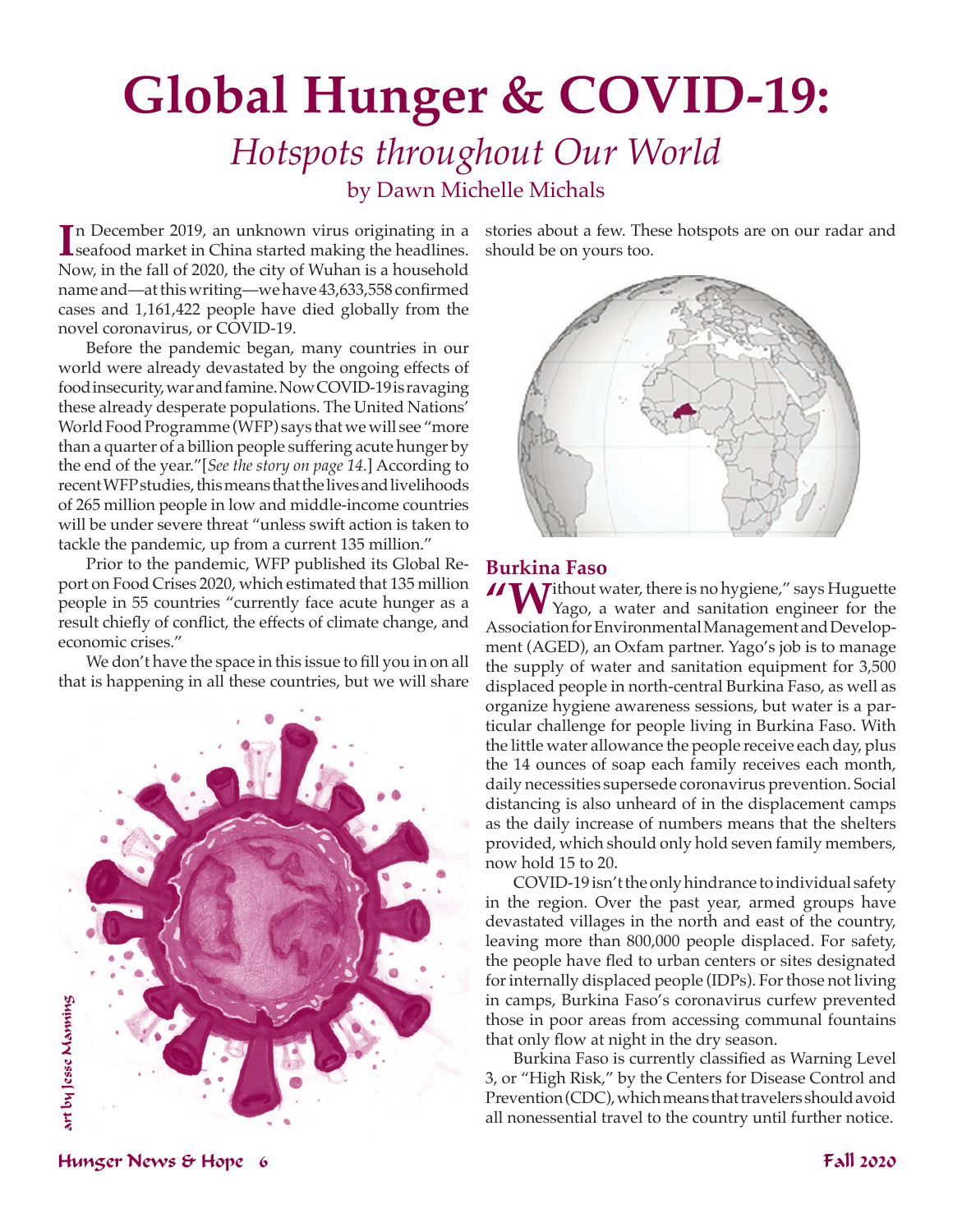As of October 27, 2020, Burkina Faso had 2,459 confirmed cases and 67 deaths.



## **Venezuela**

In a country where most hospitals lack running water,<br>
electricity and soap, the thought of combatting a worldelectricity and soap, the thought of combatting a worldwide pandemic seems ludicrous. However, coronavirus infection in the country is relatively low, with current estimates showing 90,400 confirmed cases and 780 deaths. COVID-19 may not be a major killer in this population, but the lack of food from an economic shutdown is. Food boxes that were a lifeline for struggling families were already arriving late each month prior to the pandemic. Boxes that should arrive in four weeks, now arrive in six or seven. Those with jobs before the virus are now unemployed due to lockdowns. Instead of working, they now wait in the long lines at slaughterhouses to fill jugs with the free cow's blood that is given away. This is the only way they eat and receive protein.



### **Yemen**

ecimated by war and famine, the country of Yemen was already considered one of the countries with the highest rate of food insecurity in the world. Now with weakened bodies and spirits, many people in this Arab nation are finding that fighting the coronavirus has become too much.

Since fighting escalated in 2015, thousands of civilians have died and 3.65 million are now internally displaced. About 80 percent of the Yemeni population depends on humanitarian assistance for survival. With border closings due to COVID-19, the end of critical funding from the United States in March and the continued warring parties preventing much-needed supplies from entering the country, Yemen, which imports 90 percent of its food, is in desperate need of food and assistance. Add to that the fact that many Yemenis feel the ongoing pandemic could not be as bad as the war and malnutrition they've been living with, and you get a recipe for disaster.

Despite ongoing humanitarian assistance, over 20 million Yemenis are food insecure, and of those, nearly 10 million are acutely food insecure.

*According to recent WFP studies, this means that the lives and livelihoods of 265 million people in low and middleincome countries will be under severe threat "unless swift action is taken to tackle the pandemic, up from a current 135 million."*

Humanitarian organizations across the globe are working to assist citizens in Yemen and other countries affected by war, hunger and COVID-19. "Oxfam was providing us with food baskets first and then cash for food, and we were happy and able to provide food and other necessities for our families," says Hakeem Asser, who works for and receives a modest stipend from Oxfam.

For additional food sources, residents in his area went to markets to get food, or to find daily work. Others begged from passersby or received leftovers from restaurants. Now with the realities of COVID-19 and social distancing, these resources are no longer available.

As of October 27, 600 deaths had been attributed to the virus in the nation, with speculation of a cover-up of exactly how many people have died.

In fact, word on the street is that "there is no corona in Yemen," and that the pandemic is all a lie. On top of that, residents believe that a readily available street drug called "quat" is their cure-all. Ninety percent of the Yemeni population chew these addictive leaves daily. If fever or symptoms arise, chewing some quat, which gives its users an amphetamine high, is believed to erase symptoms. *[See also "Who's Starving Yemen?" in* Baptist Peacemaker *Vol. 39 No. 2, Spring 2019 (digital issue) and the entry on Yemen* 

Please see "Global Hunger" on page 8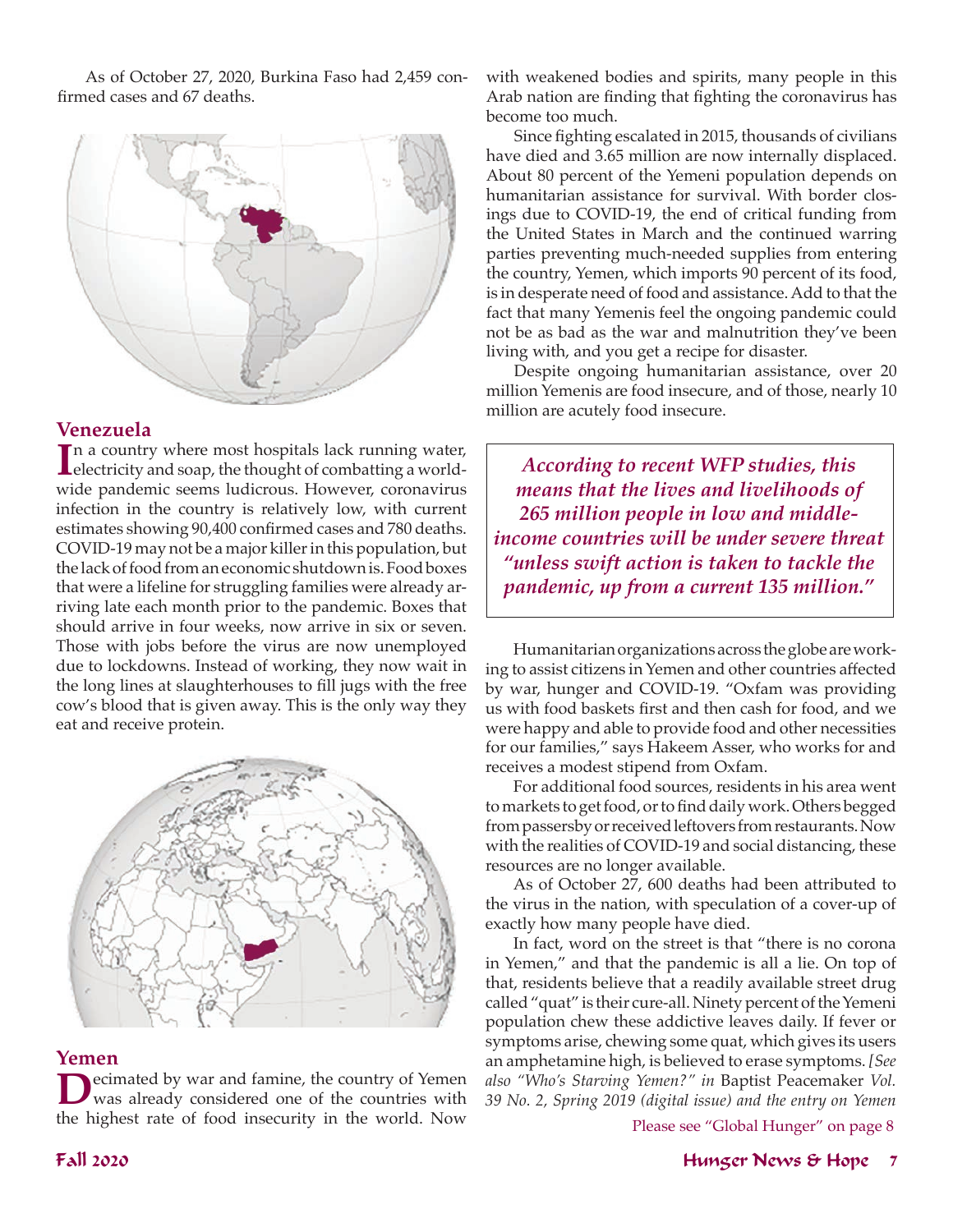## **Global Hunger,**

*continued from page 7*

*in "Where Are People Hungry?" on the Seeds website: www. seedspublishers.org. Both are by Dawn Michelle Michals.]*



## **Madagascar**

**A**lready in deep burgundy on the World Food Pro-<br>gramme Hunger Map (indicating the worst of food<br>inconsider), this time island as time become tially become insecurity), this tiny island nation has essentially been cut off since the pandemic began. Of its 25.5 million people, 76 percent live in poverty, making less than US\$1.90 a day.

*Oxfam estimates that between 6,000 and 12,000 people per day worldwide could die, before the end of the year, from hunger linked to the social and economic impacts of the pandemic. Figures show that this number could perhaps be more than will die each day from the disease by that point.*

And, with COVID-19 in the forefront, this country, which relied heavily on its tourism industry, came to a standstill.

Visitors literally vanished from the country after March 20 when the first case of COVID-19 was discovered in the country, taking with them US\$1.84 million in tourist revenue. As a precaution, Madagascar's government stopped international flights, imposed lockdowns on major cities, and closed main roads to travelers, isolating settlements that depend on towns for their essential needs. Along with many other countries, Madagascar also closed all

restaurants, hotels, nightclubs and other gathering places to stop the spread.

On September 5, good news spread across the country as officials announced the reopening of natural areas and cultural sites starting the next day, giving a much-needed jolt—and some hope—to the nation's economy and the Malagasy people.

As of October 27, the virus had infected 16,968 individuals in Madagascar and killed 244.



**Kenya**<br>**T** Junger news is disconcerting in Kenya, where some **Hunger news is disconcerting in Kenya, where some reports show that the food situation there has remained** "stable" throughout the pandemic, while most sources show that food insecurity is up 38 percent in the region compared to pre-pandemic numbers.

In fact, in April 2020, thousands of Kenyans pushed through barricades at a food distribution site, desperate to receive rations in the Kibera slum in the country's capital city of Nairobi. With estimates showing 1 million residents in a 2.5 square kilometer area, this impoverished suburb is a hotbed for COVID-19 and the fear that follows when workers are not able to do their jobs due to government restrictions.

Police fired tear gas at the surging crowd, while men with sticks beat back others as they fought over supply packages. Even amidst the chaos, those with the required tickets to obtain the disbursement only received enough supplies to last for two days. With further reports of police harassment against journalists quashing news accounts of COVID-19 numbers and procedures, accurate news of the goings on in the African country seem limited.

These countries we've discussed are only a snapshot of the hardships seen throughout our world since the pandemic began. The coronavirus has ripped the veil covering the class divide in even the richest of nations. Those with money receive food, while those who do not simply go hungry.

Oxfam estimates that between 6,000 and 12,000 people per day worldwide could die, before the end of the year,

### Hunger News & Hope 8 Fall 2020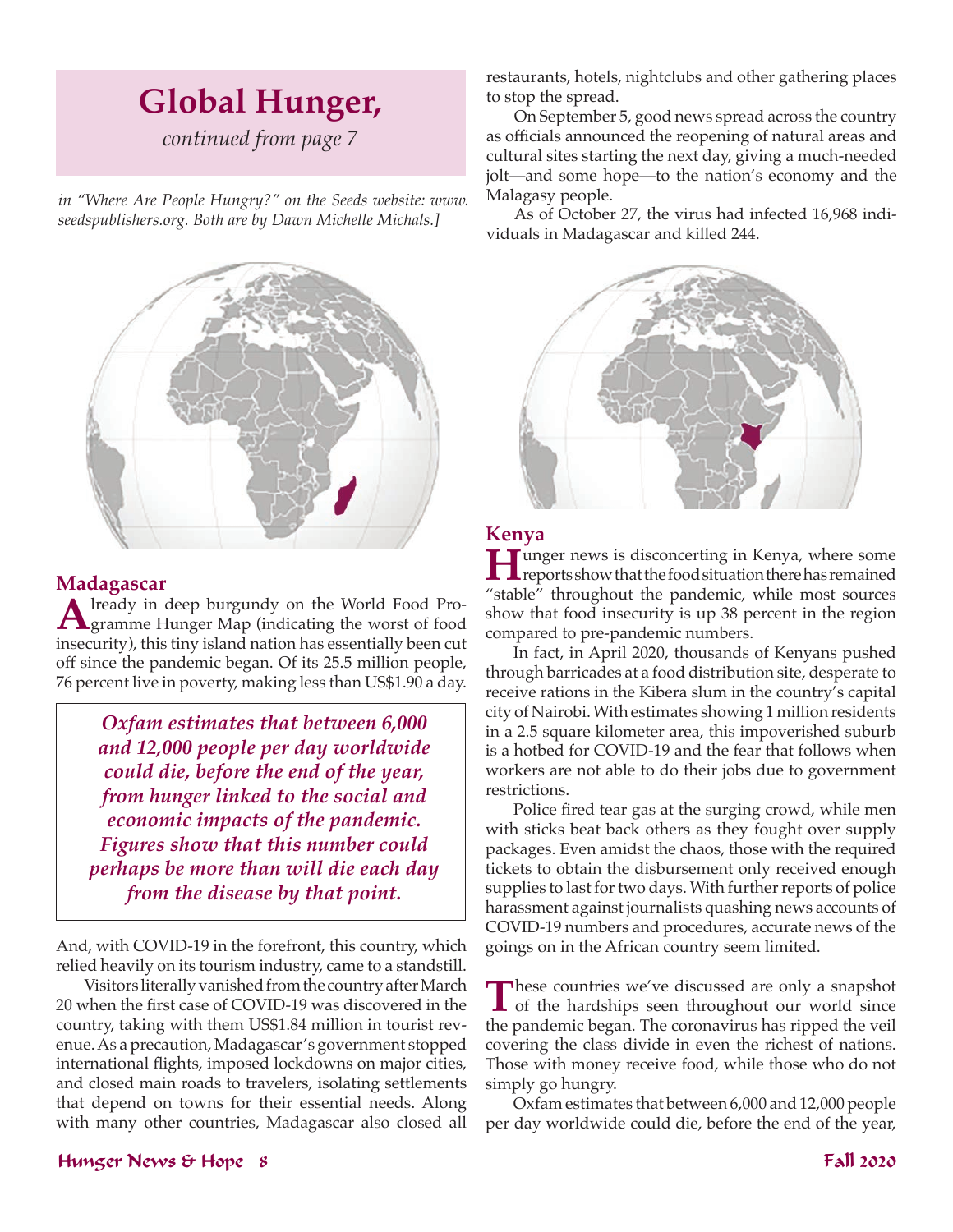from hunger linked to the social and economic impacts of the pandemic. Figures show that this number could perhaps be more than will die each day from the disease by that point.

In a May 2020 article published in *The New Yorker*, Stephania Taladrid spoke with Jaime Lorenzo, a surgeon from Caracas, Venezuela. Lorenzo spent days in the city's slums talking with residents about how to contain the virus. "When you tell people that they need to wash their hands for at least 40 seconds, they look at you as if you came from another world," Lorenzo said. "An old lady recently told me, 'Look, my son, I'd rather die from COVID than from hunger.' And when someone speaks to you with such truths, there's nothing else to be said."

*—Dawn Michelle Michals is a freelance writer and social media specialist living in Waco, TX. She is the Seeds of Hope Social Media editor and an award-winning reporter for* Hunger News & Hope*.* Our *readers will have seen her work under the name Chelle Samaniego. Please visit www.dawnmichellemichals.com for more information.* 

*Sources: Centers for Disease Control, World Health Organisation,*  Sky News, Mongabay News*, OXFAM America,* The New Yorker, New York Times*, World Food Programme, Reuters. For Kenya: Associated Press*, Science X*,* China Global Television Network (CGTN Africa)*,* All Africa News*.* 

## *Celebrity Chef Turns to Feeding India's Hungry People*

**A**t press time, India has the second-highest number<br>
of COVID-19 cases in the world, behind the United States. As of October 12, more than 7 million Indians had been infected with the virus and more than 108,000 had died.

Vikas Khanna, a highly acclaimed New York City chef, grew up in Amritsar, the northern state of India's Punjab. Although he has lived in the US for 20 years, he still has family in India and still feels connected to his home country. In March, he began hearing about the almost 400 million people in India who have been forced into poverty by the coronavirus pandemic.

He told National Public Radio reporter Lauren Frayer that what woke him up to the enormity of the problem in India was a video of a woman on an Indian train who had starved to death. A video of the woman's toddler trying to wake her up went viral over the Internet, and it stopped him in his tracks. Khanna said, "That crushed



me so hard, I can't tell you. If a chef is not broken by hunger, then there's no other reason for us to be in this industry."

He then realized that he was in a unique position to do something about it. He used his huge Twitter following to mobilize an army of responders across the vast Indian subcontinent.

Khanna operates #FeedIndia from his home in Manhattan, often staying up way into the night to connect with partners in India. A celebrity chef with a Michelin star who has cooked for US President Barack Obama and for European royalty, he has used his fame to work across continents and time zones since April to help the people in his home country.

His team first made a list of cities where food was most needed. They reached out to dry-food wholesalers within the city and found volunteers to pack food kits and deliver them to those in need. The first deliveries were made on April 3, in two cities at opposite ends of the country—Varanasi in Uttar Pradesh and Mangalore in Karnataka.

Khanna described to *CBS Sunday Morning*'s Jim Axelrod his experience in mobilizing what became one of the world's largest food drives. "I put satellite kitchens together in six hours," he said. "And we had the food on the trucks in eight hours."

When he began to doubt whether he could pull it off, he called his mother, Bindu Khanna, and she reminded him that this was his chance to pay his country back. "I told Vikas not to lose heart," she told CNN reporter Vedika Sud in a phone call.

So far, the initiative has fed more than 50 million meals—in shelters and orphanages, and from gas stations on roads where people are walking to work.

*–Compiled by Katie Cook. Sources:* CBS Sunday Morning*, Cable News Network, National Public Radio.*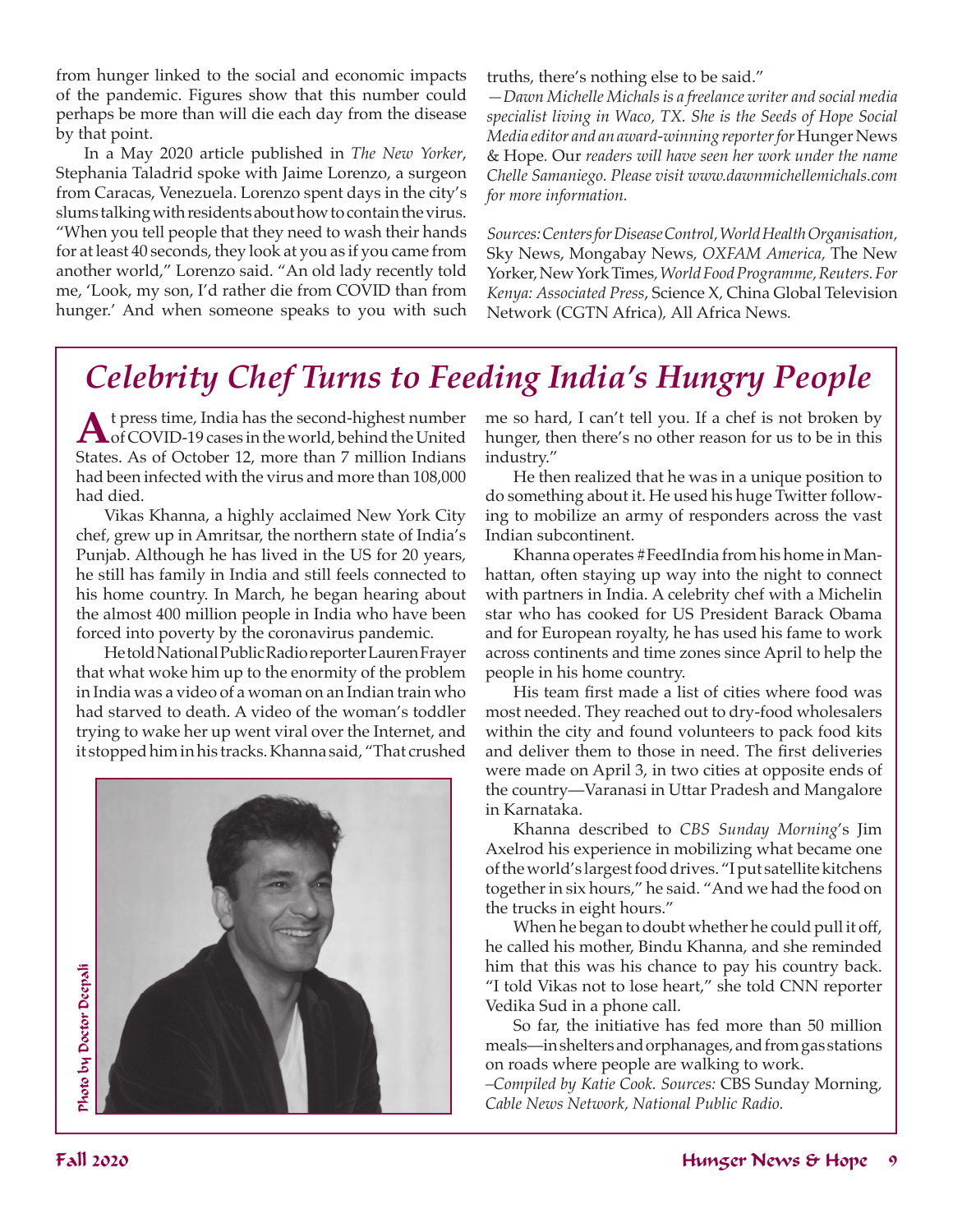# **Border Calamity**

## by Marv Knox

**C**OVID-19's impact on the US-Mexico border illustrates how calamity causes the vulnerable to suffer.

Fellowship Southwest (FSW), an ecumenical network affiliated with the Cooperative Baptist Fellowship across the American Southwest and Northern Mexico, witnesses the devastation wrought by COVID-19 every day.

In 2018, FSW began supporting border pastors who found refugees living on the streets awaiting the US asylum process. When the Trump administration implemented its Migrant Protection Protocols—known as "Remain in Mexico"—the immigrants moved across the border to Mexico, but the pastors continued to feed and shelter them. FSW has provided food and necessities, rented shelters, and replaced appliances and vehicles. Before the pandemic, we coordinated volunteers. Along the way, FSW has supported churches and non-profits that serve immigrants on the US side of the border as well.

We have seen results of the COVID-19 pandemic from the Gulf of Mexico to the Pacific Ocean. Here is what we have witnessed:

• Last spring, when the Mexican and US governments began restricting travel across the border, refugees in Mexico felt the sting quickly. Much of their "daily bread"—and the volunteers who served it—had been crossing through the border ports. Fortunately, the pastors' ingenuity and resilience overcame this obstacle, and feeding programs rebounded. But

for a while, refugees in northern Mexico endured the pandemic before other residents of the region even heard much about it from the media.

• More recently, however, refugees have fared worse medically. Pastor Eleuterio González, who looks after more than 1,200 refugees in Matamoros, Mexico, reported that the medical system there is overrun. He ferries COVID patients and other ill immigrants

*Asylum seekers wait near the wall in Tijuana, MX. Photo by Daniel Arauz (danarauz@gmail.com).*

to a couple of doctors, whose faith compels them to provide free care. But immigrants, no matter how ill, have zero chance of receiving hospital treatment.

- Pastor Carlos Navarro has seen the almost-hidden results of immigrants' vulnerability in Brownsville, TX. Before the pandemic, Navarro operated an immigrant respite shelter, through which refugees passed after being admitted to the United States on the next-to-last step of their asylum process. COVID curtailed that operation for the time being. But Navarro has seen a spike in the city's homeless population, particularly among immigrants who can't find work or even afford to move on. In recent weeks, the numbers of homeless he feeds on the city's streets—just a stone's throw from the Rio Grande and Mexico—has escalated steadily.
- Throughout the Rio Grande Valley—the five counties comprising the southern tip of Texas—the pandemic has inflicted suffering on immigrant families, said Jorge Zapata, associate coordinator of CBF Texas and founder of a nonprofit ministry called Hearts4Kids. For years, Zapata has ministered to immigrant residents of *colonias*, poor unincorporated villages scattered across the Valley. Mostly agricultural workers and day laborers, they were among the first to lose their jobs when COVID's financial impact began to be felt. As the pandemic forced some nonprofits to close or curtail ministries,

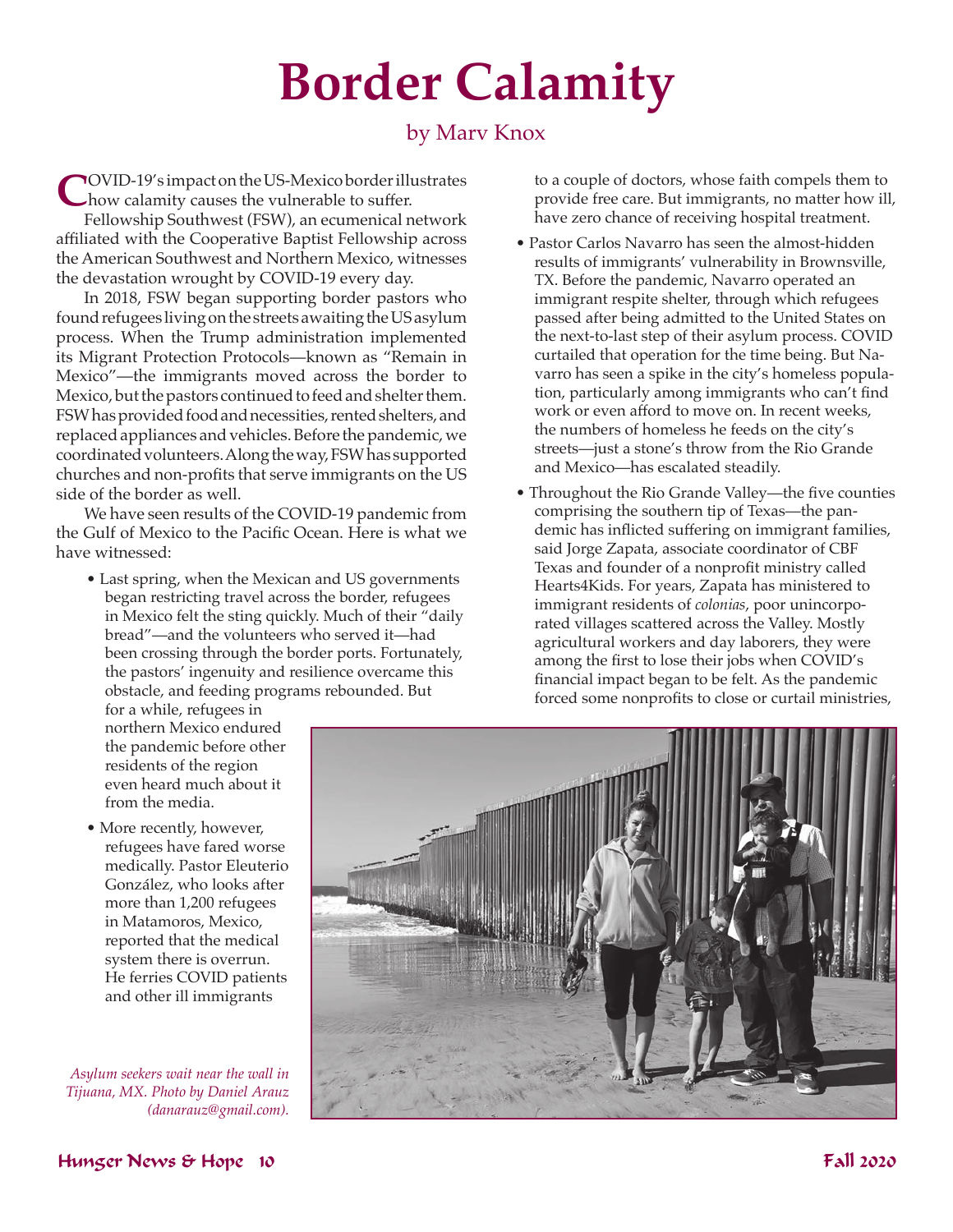Hearts4Kids ramped up to provide food to 6,000 people per week from the parking lots of churches throughout the region. Time and time again, Zapata noted, recipients tell the volunteers helping them they've never received charitable aid before.

*Fellowship Southwest (FSW), an ecumenical network affiliated with the Cooperative Baptist Fellowship across the American Southwest and Northern Mexico, witnesses the devastation wrought by COVID-19 every day.*

• COVID's calamity also has devastated caregivers. In Juarez, Mexico, Pastor Rosalío Sosa and in Tijuana,

Mexico, Pastor Juvenal González relied upon bivocational pastors of small churches for support in their refugee feeding/shelter programs. During the pandemic, FSW has provided food for the pastors, whose churches have been devastated financially and who have lost their secular jobs.

COVID-19 does not respect the vulnerable, whether they are international refugees, first- and second-generation immigrants or even caring pastors. The pandemic preys upon the weak.

—*Marv Knox has been an acclaimed journalist for more than 40 years, 19 of those as editor of the highly respected* Baptist Standard*. Two years ago, he retired as editor and become the coordinator of Fellowship Southwest, an ecumenical Cooperative Baptist Fellowship network across Arizona, New Mexico, Northern Mexico, Oklahoma, Southern California and Texas.* 

## *A Look at COVID-19 in Canada*

## **Pulling Back theVeil**

*Editor's note: The following is an excerpt from a COVID-19 Update from Ontario & Quebec written by LeeAnn McKenna for* Baptist Peacemaker*. If you'd like to read the entire article, email seedseditor1@gmail.com.*

COVID-19 death tolls disaggregated by race, class, age, and gender tell us a bunch of other things we already knew about who's important, who's not, about whose marginalisation, subordination and dying is acceptable and not acceptable. We're noticing that the jobless are mostly women, toiling in service industries, retail, cleaning, child-care and personal support. We're noticing how unemployment-plus-domestic lock-down is exposing the tinderbox of male violence.

COVID-19 has pulled back the veil, revealing issues of neglect and underfunding in long-term care (LTC), migrant worker programmes and universally-affordable child-care that would enable women to return to the workforce in far greater numbers. Low-paid, casualised Personal Support Workers were left vulnerable on the frontlines, underpaid and forced to cobble together multiple jobs in multiple locations to make a living. With

promises to correct decades of LTC inattention, the premier called in teams of military medics to take over the care of fragile seniors in nursing homes. When the military personnel withdrew, they presented a devastating report to the federal government outlining the long list of breaches of elder care.



*Editor's note: The following is an excerpt from a COVID-19 Update from British Columbia, written by Teresa Diewert for*  Baptist Peacemaker*. If you'd like to read the entire article, email seedseditor1@gmail.com.*

**I**I think the [Canadian] government's response in terms<br>of financial support for some of its citizens has been T think the [Canadian] government's response in terms well received. But for me, as a person of faith in the One who threw his lot in with *the least of these*, the response exposes the disparities that are always lying just under the surface of our social networks. The impact of colonization and its capitalist economic system is being played out on the backs of the poor as it always has been.

There are still thousands of people living on the streets, or being expected to pay landlords their back rent soon; there are more people dying from overdoses than those dying from COVID-19; so many people (and these are disproportionately people of colour and women) have lost their jobs and the government benefits will eventually dry up; many Indigenous reserves still have contaminated water and terrible housing.

Why are the lives of the most vulnerable among us

not considered important enough to respond to? They continue to be marginalized, displaced and ignored. They are the "wasted lives" [Polish-British sociologist and philosopher] Zigman Bauman speaks of—disposable human beings.

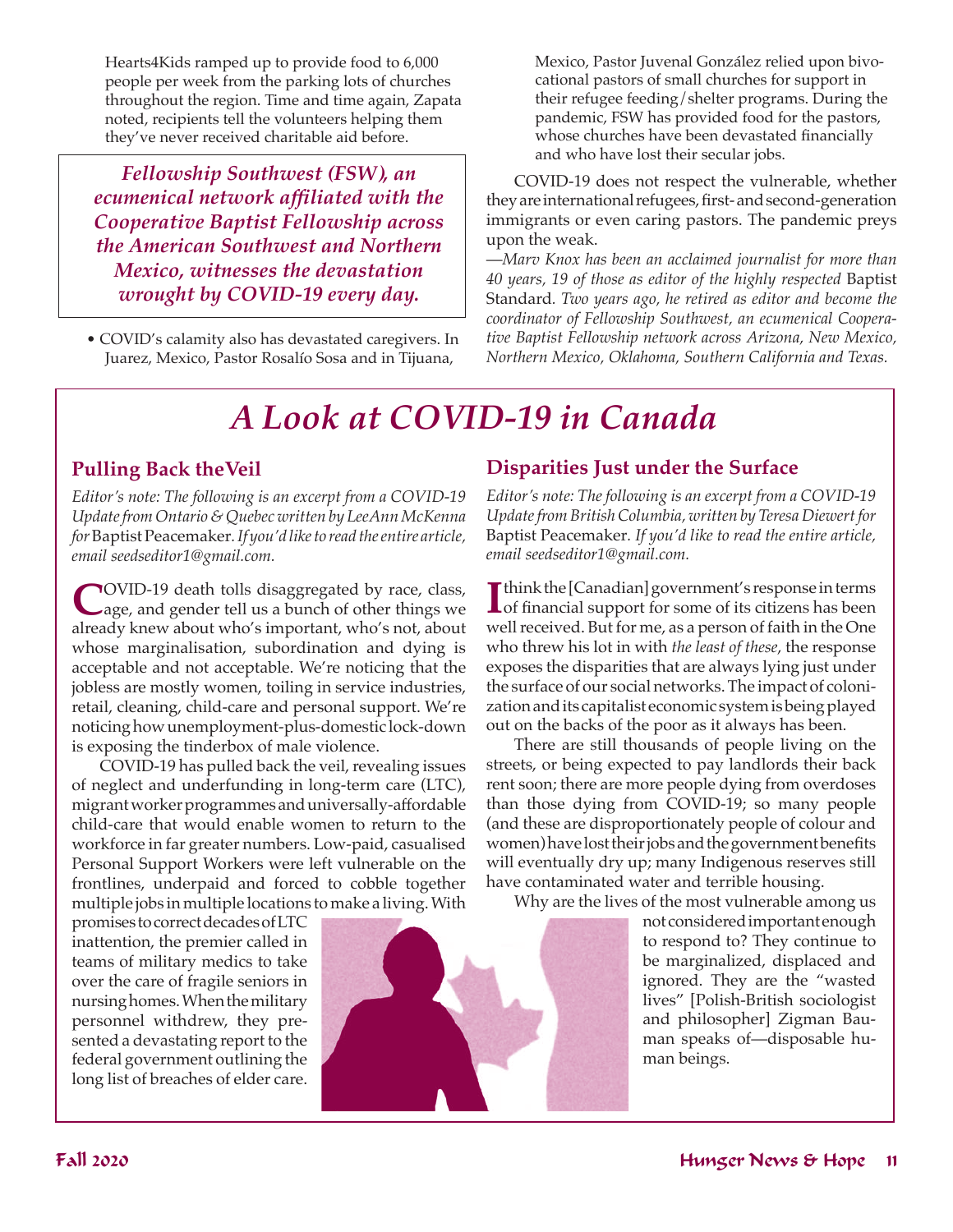# **Pandemic Highlights Disparities in Mississippi**

## Michael Williamson

If there were ever a developing country within a developed<br>
country, Mississippi would be it. Located in a country country, Mississippi would be it. Located in a country with the largest economy in the world and a GDP per capita (purchasing power) that ranks in the top 15 internationally, Mississippi stands out for the wrong reasons. Mississippi struggles to provide basic services to many of its citizens. Tragically, these citizens are all too often unable to support themselves.

According to the 2020 annual report from *US News and World Report*, 19.7 percent of all Mississippians—nearly one in five—live below the federal poverty line. This is the highest rate of any state in the nation. In some Mississippi Delta counties, which lie in the northwestern part of the state between the Mississippi and Yazoo rivers, the poverty rate runs between 30 and 40 percent.<sup>1</sup>

As a result of a low tax base and poor governmental and private sector leadership, Mississippi suffers from a plethora of other developmental issues, ranking 44th nationally in



opportunity and fiscal stability, 45th in infrastructure, 46th in education, 48th in economic performance and 50th in health care.<sup>2</sup>

In the COVID-19 pandemic, these structural weaknesses have made Mississippians especially vulnerable to

## *If there were ever a developing country within a developed country, Mississippi would be it.*

illness and death. The relative lack of education among the population makes people less likely to heed mask mandates and follow social distancing recommendations. The lack of financial stability and economic opportunity mean that more people work in low-paying jobs that do not provide opportunities to safely work from home.

In many instances, people have had to continue to go to work in dangerous environments such as restaurants, retail stores and caregiving. If these people do not work, they go unpaid and are unable to feed themselves and their families. These low-paying jobs frequently do not provide adequate health benefits. The rural nature of the state means that there are fewer medical facilities per square mile, even if people do have medical insurance.

Within Mississippi, the African-American population has been disproportionately affected by these socioeconomic health factors. The aforementioned Mississippi Delta has the highest proportion of African Americans in the state (nearly 50 percent) and Mississippi as a whole has the highest percentage of African Americans (38 percent of the population) of any state.

A 2017 US Census Bureau estimate placed the median household income for African Americans in Mississippi at \$29,218. For White Mississippians, it was \$43,529. The family poverty rate for Mississippi African Americans was 27.2 percent versus 14.9 percent for White Mississippians.

Such numbers, and disparities, make African Americans a target for COVID-19.

Despite representing just 38 percent of the state's population, Black Mississippians account for more than 50 percent of Mississippi's coronavirus cases and deaths.<sup>3</sup>

But Holmes County is Ground Zero for the adverse impacts of the pandemic. Its numbers are shocking.

# Photo courtesy of Pxfuel Images Photo courtesy of Pxfuel Images

Hunger News & Hope 12 Fall 2020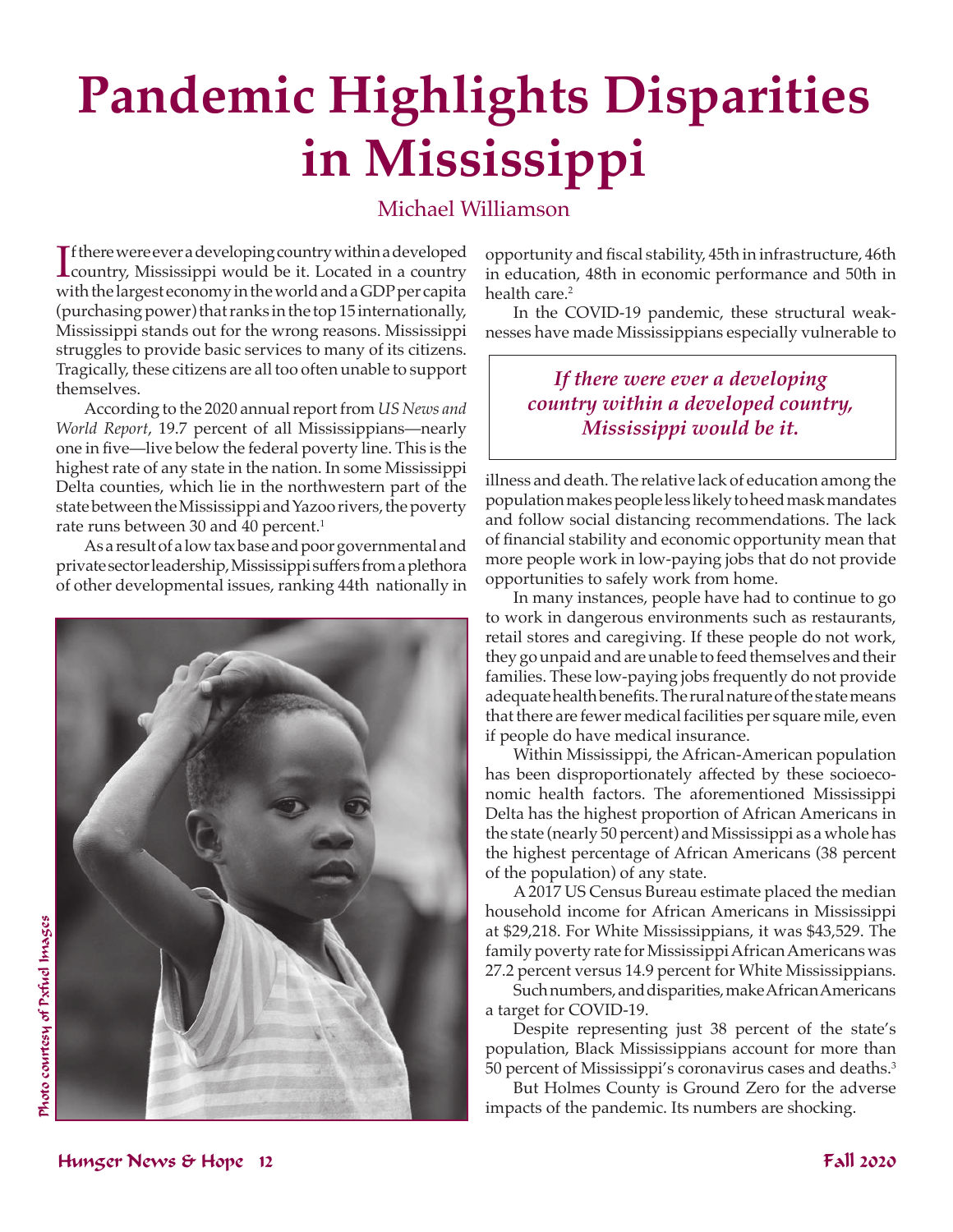The town of Tchula in Holmes County in the Mississippi Delta is the poorest town in the poorest county in the poorest state in the country. Holmes County is majority African-American and Tchula is nearly all Black. Nearly half the population (44 percent) in Holmes County lives in poverty.

People in Holmes County have contracted the coronavirus twice as often as residents of Hinds County (home

*Mississippi has always been about pain and suffering, inequality and crushing poverty. Mississippi's entire cultural and socioeconomic heritage stems from these issues.*

of the state capital and largest city, Jackson) and—perhaps more importantly—died from the disease seven times as often.4 The rate of infection in Holmes County is more than three times the national average. Diabetes rates in Holmes County are double the national average. Many more people suffer from pre-diabetes, which can lead to severe disease. The percentages of Holmes County residents with pre-existing conditions such as diabetes, hypertension, heart disease and lung disease are much higher than the respective national averages.

Moreover, Holmes County suffers from a lack of medical doctors and health facilities. Telemedicine has been touted as a replacement for face-to-face medical visits, but this approach has great limitations. Most people in Holmes County (and virtually everyone in Tchula) lack access to broadband Internet.

Consequently, it has been difficult to test Holmes County citizens for COVID-19. Before July 1, there were no screenings available unless a citizen could be pre-screened through a smartphone app. Even if people had smartphones, a lack of education frequently prevented them from knowing how to download an app.<sup>5</sup>

Because of poverty, many Holmes County residents like many rural Mississippians—live together in small spaces. Several vehicles may sit outside some trailers. And local workplaces (chicken plants are major employers) are often packed tight, making it difficult to quarantine.

Ultimately, COVID-19 has exposed many fault lines in the United States: economic, educational, cultural and, most importantly, medical access. Nationally, more than 264,000 people have died in about seven months.

No state more completely represents these negative trends than Mississippi.

Mississippians express pride over our writers (William Faulkner, John Grisham, Eudora Welty, Willie Morris), and our musicians (B.B. King, Muddy Waters, Robert Johnson, Son House, Howlin' Wolf). Taken in context, however, the

writers (particularly Faulkner) focus on suffering.

Furthermore, Mississippi is the "birthplace of the blues" for an ignominious reason: the blues are an expression of the horrible agony inflicted upon African Americans by systemic racism and racism's pervasive effects. Mississippi has always been about pain and suffering, inequality and crushing poverty. Mississippi's entire cultural and socioeconomic heritage stems from these issues.

And then the coronavirus arrived and exposed us again for the world to see.

*—Michael Williamson, an ordained minister and hospital chaplain, is a former Seeds intern and wrote, for Seeds, A Guide to World Hunger Organizations, Volume II (Jones Press, 1994). He has served in cross-cultural urban ministry with Latino immigrants in Los Angeles, a cross-cultural mission in the Mississippi Delta, and economic development/public health mission projects in the Balkans and Mexico. He lives in Clinton, MS, with his wife Amy (also a former Seeds intern) and their daughter Rosemary.* 

## *Endnotes*

1. The *Clarion-Ledger,* Jackson, Mississippi, 2017.

2. This report is based on data from 2018 (the latest year for which poverty figures were available) compiled by the US Census Bureau.

3. University of Mississippi Medical Center and Mississippi State Department of Health, September 2020.

4. Mississippi Center for Investigative Reporting, August 26, 2020. 5. Ibid.

Hunger News

& Hope

has received 15 Associated Church Press awards in the last five years. Don't miss another issue!

*To receive free electronic copies as they come out, email seedseditor1@gmail.com to add your name to the e-list. For more information about Seeds of Hope publications, go to www.seedspublishers.org.*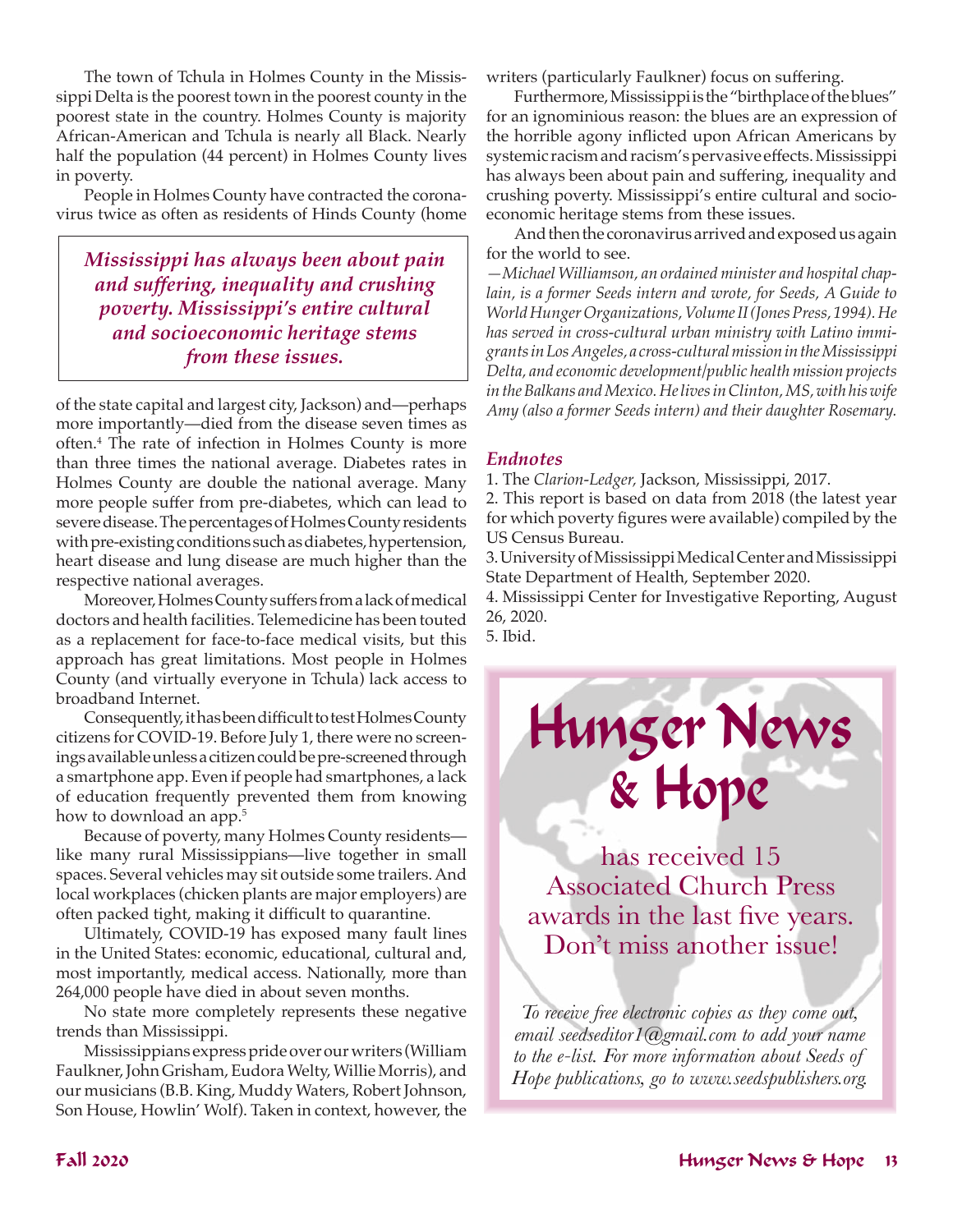# **World Food Programme Receives 2020 Nobel Peace Prize**

## by Katie Cook

The Nobel Peace Prize this year was awarded to the World<br>Food Programme (WFP). According to the Nobel Prize organisation announcement, the WFP was chosen for "its efforts to combat hunger, for its contribution to bettering conditions for peace in conflict-affected areas and for acting as a driving force in efforts to prevent the use of hunger as a weapon of war and conflict."

Berit Reiss-Andersen, Chair of the Norwegian Nobel Committee, said in her announcement, "The need for international solidarity and multilateral cooperation is more conspicuous than ever."

The prize was given in recognition of the WFP's decadeslong work responding to food supply crises and trying to improve conditions in conflict zones. However, a recent article in the *Washington Post* suggests what was hinted by the Nobel Committee and other news sources—that by selecting a group emblematic of global cooperation, the 2020 prize was also an admonition to world leaders who have fostered an era of nationalism and mistrust of international projects.

The WFP, an agency of United Nations based in Rome, Italy, is the world's largest humanitarian organization that responds to hunger crises and promotes long-term food

security. The program was established in 1961 after US President Dwight D. Eisenhower proposed that such an organization was needed. In the 59 years since, the WFP has organized a strong response to some of the world's most devastating humanitarian disasters, including the memorable Ethiopian famine of the 1980s, food crises caused by civil war in Yugoslavia in the 1990s, the 2004 tsunami in the Indian Ocean near Sumatra and the 2010 earthquake from which Haiti is still struggling to recover.

And those are just the high points.

Today the WFP provides food to over 100 million people a year. Its 17,000-member staff works in 88 countries, mobilizing, according to its own report, more than 20 ships, 90 planes, and 5,600 trucks on any given day to deliver food to the people who need it most.

WFP director David Beasley referred to the prize as a credit to WFP workers who "are out there in the most difficult, complex places in the world. Whether it's war, conflict, climate extremes, it doesn't matter. They're out there, and they deserve this award. And wow—wow, wow, wow. I can't believe it."

Sara Alexander, professor of anthropology at Baylor University (and a member of the Seeds



Council of Stewards), has worked alongside WFP in a number of countries including South Sudan, Bangladesh, and Haiti. Below is her assessment:

*I have always been impressed with WFP's sheer determination and grit to devise the means, oftentimes under dire circumstances, to get the food and supplies to the designated populations. This challenge oftentimes means complex routes for truck* 

*WFP Workers unload an airplane in Nepal. Photo: WFP/Angeli Mendoza.*

Hunger News & Hope 14 Fall 2020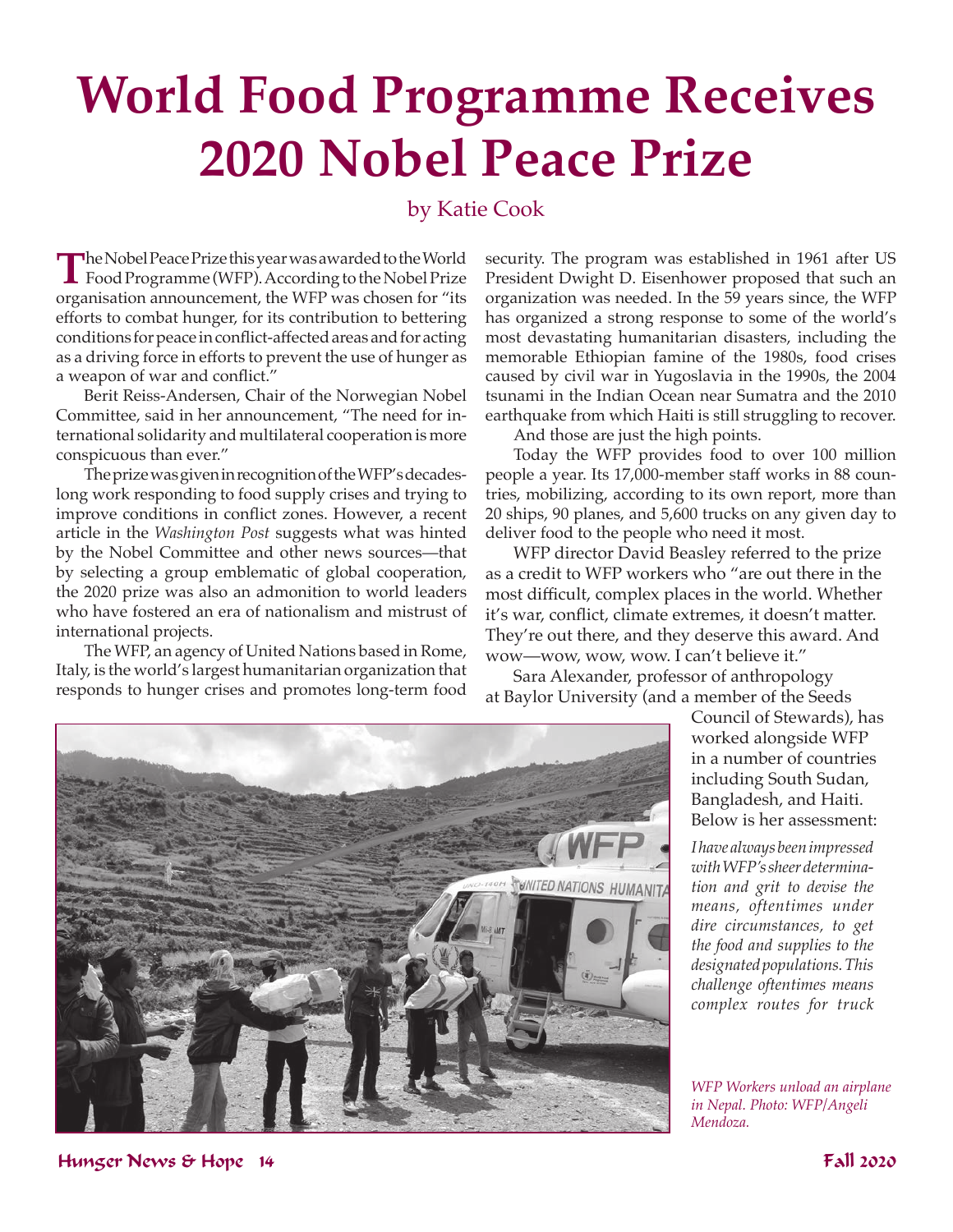*convoys travelling under guard yet still under threat of guerilla fire. I have also personally witnessed the utter joy and celebration of the team when the food successfully reaches the intended destinations. The level of cooperation and commitment WFP demonstrates in their work is indeed impressive.*

After the announcement in Oslo, Norway, Reiss-Anderson told freelance journalist Stig Arild Pettersen that one of the reasons WFP was chosen for this year's prize was to draw attention to the faces of the hundreds of millions of people around the globe who are literally starving.

The Nobel announcement also mentioned the impact of the coronavirus pandemic on the number of hungry people in the world. The disease has infected more than 36 million people globally and caused more than 1 million deaths. It also has triggered (as you will read elsewhere in this issue of *Hunger News & Hope*) a broader economic crisis that has disproportionately hit low-wage workers in wealthier countries and large populations in developing countries where there is little social safety net.

Renais Tasaranarwo, Co-Director of Eviquest in Zimbabwe, explains further:

*The government is behaving as if there is no COVID; there is no testing, no distancing, so we don't know the exact situation on the ground. And the doctors and nurses have gone on strike. People are dying and no one cares. Meanwhile our hunger crisis deepens. WFP and others predict we will have 50 percent food insecure people in our country by the end of the year.*

The announcement also mentioned the other major cause of hunger—armed conflict. Reiss-Anderson reminded us that, in places like Yemen, the Democratic Republic of Congo, Nigeria, South Sudan and Burkina Faso, the combination of violent conflict and the pandemic "has led to a dramatic rise in the number of people living on the brink of starvation."

When the pandemic began this spring, the World Food Programme predicted this supercrisis, estimating that the number of people experiencing "life-threatening levels of food insecurity" could more than double this year, likely reaching 265 million.

Reiss-Anderson also pointed out that working to increase long-term food security can help to improve prospects for stability and peace in those areas where conflict has destroyed the infrastructure.

Beasley, while expressing his pleasure and praising the WFP staff, called the award a "call to action." He said that humanity is facing "the greatest crisis any of us have seen in our lifetimes." If nothing is done, he said, the world possibly faces "famines of biblical proportions."

The Nobel committee echoed this warning, saying, "The world is in danger of experiencing a hunger crisis of inconceivable proportions if the World Food Programme

and other food assistance organizations do not receive the financial support they have requested."

Beasley said that the WFP needs \$5 billion to prevent an estimated 30 million deaths from literal starvation. Beasley said, "We're looking for a vaccine for COVID; we have a vaccine for hunger. It's called food, and we have the food. We need the money and the access to solve it."

He added, "Until the day we have a medical vaccine, food is the best vaccine against chaos."

*—Katie Cook is the Seeds of Hope editor. Sources: Nobel Media,*  New York Times, Washington Post, CNN*, personal interviews.* 



*Sacred Seasons* is a series of creative worship tools to help raise awareness of hunger and justice issues. A year's subscription of US\$100 includes Advent/Christmastide, Lent/Eastertide and a fall Hunger Emphasis resource. To order, call  $254/755$ -7745 or e-mail seedseditor1 $@$ gmail.com. Single packets are US\$40. (Non-US subscriptions are US\$115; individual packets are US\$50.) For more information, go to www.seedspublishers.org.